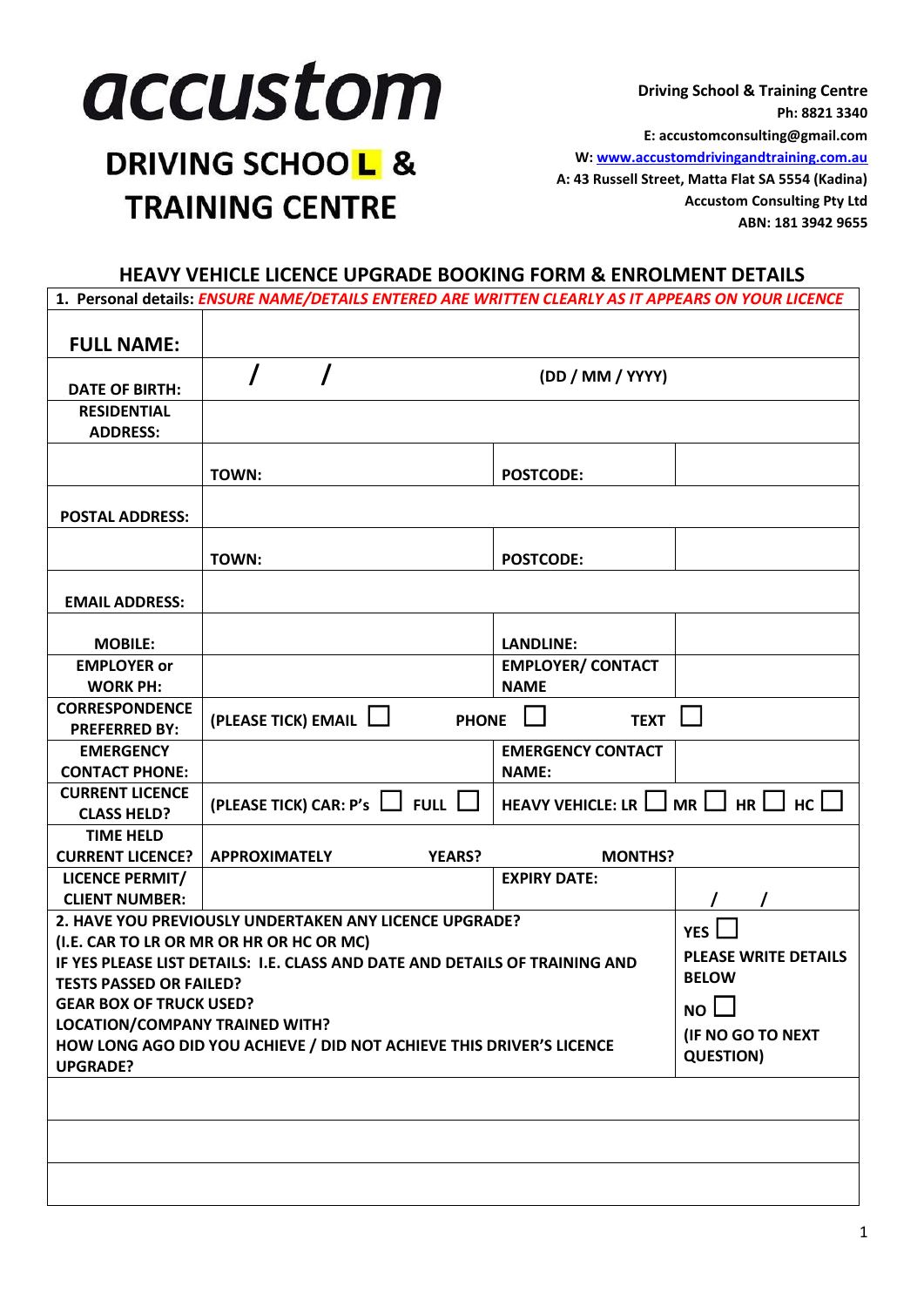| 3. WHICH HEAVY VEHICLE LICENCE CLASS DO YOU WISH TO UPGRADE TO?<br>PLEASE TICK WHICH CLASS & GEARBOX TYPE BELOW:<br>PLEASE NOTE ACCUSTOM ONLY SUPPLY THESE VEHICLES/GEARBOXES:<br>MR-IZUZU, MANUAL SYCHRO<br>HR-HINO, ROAD RANGER (NON-SYNCHRO)<br>HC-HINO, ROAD RANGER (NON-SYNCHRO)<br>OR WE CAN PROVIDE QUOTES TO COMPLETE IN OWN CUSTOMER SUPPLIED<br>VEHICLE (MUST MEET TRAINING & ASSESSMENT REQUIREMENTS).<br>AN OWN VEHICLE FORM IS REQUIRED TO BE FILLED OUT IF SUPPLYING OWN |                                                                                                                                                                                                       |  |                                                                               | <b>ACCUSTOM SUPPLIED</b><br><b>VEHICLE?</b> $\Box$<br><b>OR</b><br><b>I WILL SUPPLY MY OWN</b><br>$V$ EHICLE?                                                                                                                                                                                                                                                                                                                                                                                                                                                                                                                                                                                                                                                                                                                                                                                                                                                                                                        |
|----------------------------------------------------------------------------------------------------------------------------------------------------------------------------------------------------------------------------------------------------------------------------------------------------------------------------------------------------------------------------------------------------------------------------------------------------------------------------------------|-------------------------------------------------------------------------------------------------------------------------------------------------------------------------------------------------------|--|-------------------------------------------------------------------------------|----------------------------------------------------------------------------------------------------------------------------------------------------------------------------------------------------------------------------------------------------------------------------------------------------------------------------------------------------------------------------------------------------------------------------------------------------------------------------------------------------------------------------------------------------------------------------------------------------------------------------------------------------------------------------------------------------------------------------------------------------------------------------------------------------------------------------------------------------------------------------------------------------------------------------------------------------------------------------------------------------------------------|
| <b>VEHICLE.</b><br>$LR$ - LIGHT RIGID<br>AUTO<br><b>OR</b><br>MANUAL L<br>(SYNCHRO)<br><b>Student Eligibility:</b><br>Must have held a class<br>C for at least one year.<br>(Includes Provisional<br>Licence)                                                                                                                                                                                                                                                                          | <b>MR - MEDIUM RIGID</b><br>AUTO<br><b>OR</b><br><b>MANUAL</b><br>(SYNCHRO)<br><b>Student Eligibility:</b><br>Must have held a class<br>C for at least one year.<br>(Includes Provisional<br>Licence) |  |                                                                               | $HR - HEAVY RIGID$<br><b>HC - HEAVY COMBINATION</b><br>AUTO  <br>$AUTO$ $L$<br><b>OR</b><br><b>OR</b><br>MANUAL <b>N</b><br>MANUAL L<br>(SYNCHRO)<br>(SYNCHRO)<br><b>OR</b><br><b>OR</b><br><b>ROAD RANGER</b><br><b>ROAD RANGER</b> L<br>(NON-SYNCHRO)<br>(NON-SYNCHRO)<br><b>Student Eligibility:</b><br>Must have held:<br><b>Student Eligibility:</b><br>a) Must have held a class<br>a) A class C for at<br>MR or HR for at least one<br>least two years<br>(Includes<br>year. OR<br>Provisional<br>b) Obtained TILE Certificate<br>Licence) or<br>& Learners Permit (Must<br>b) A class LR or MR<br>have held Class C for<br>for at least one<br>24months) or<br>c) Exemption/Restricted:<br>year. Or<br><b>Primary Producers</b><br>c) Exemption/Restrict<br>ed: Primary<br>Learners Permit. (Must<br><b>Producers Learners</b><br>have held Class C<br>Permit. (Class C<br>12months for family<br>12months for both<br>members or Class C for<br>24 months for employees)<br>family members or<br>employees) |
| 4. ARE YOU UPGRADING FROM A CAR LICENCE (CLASS C) STRAIGHT TO A HC - HEAVY COMBINATION LICENCE?<br>WHICH OPTION / HOW ARE YOU OBTAINING YOUR HC LEARNERS PERMIT?<br>TILE (TRAINING IN LIEU OF EXPERIENCE) OR PRIMARY PRODUCERS EXEMPTION<br>YES<br>$NO$ $\Box$                                                                                                                                                                                                                         |                                                                                                                                                                                                       |  |                                                                               |                                                                                                                                                                                                                                                                                                                                                                                                                                                                                                                                                                                                                                                                                                                                                                                                                                                                                                                                                                                                                      |
| PLEASE WRITE DETAILS BELOW<br>(IF NO GO TO NEXT QUESTION)                                                                                                                                                                                                                                                                                                                                                                                                                              |                                                                                                                                                                                                       |  |                                                                               |                                                                                                                                                                                                                                                                                                                                                                                                                                                                                                                                                                                                                                                                                                                                                                                                                                                                                                                                                                                                                      |
| TILE ? $\Box$<br><b>HAVE OBTAINED OR</b><br><b>OBTAINING THROUGH WHICH</b><br><b>TRAINING ORGANISATION?</b><br>DATE OF TILE COURSE<br>I<br><b>COMPLETED OR SCHEDULED?</b><br>$\prime$<br><b>EXPIRY DATE ON HC</b><br><b>LEARNER'S PERMIT?</b>                                                                                                                                                                                                                                          |                                                                                                                                                                                                       |  | PRIMARY PRODUCERS EXEMPTION?<br><b>EXPIRY DATE ON HC LEARNER'S</b><br>PERMIT? |                                                                                                                                                                                                                                                                                                                                                                                                                                                                                                                                                                                                                                                                                                                                                                                                                                                                                                                                                                                                                      |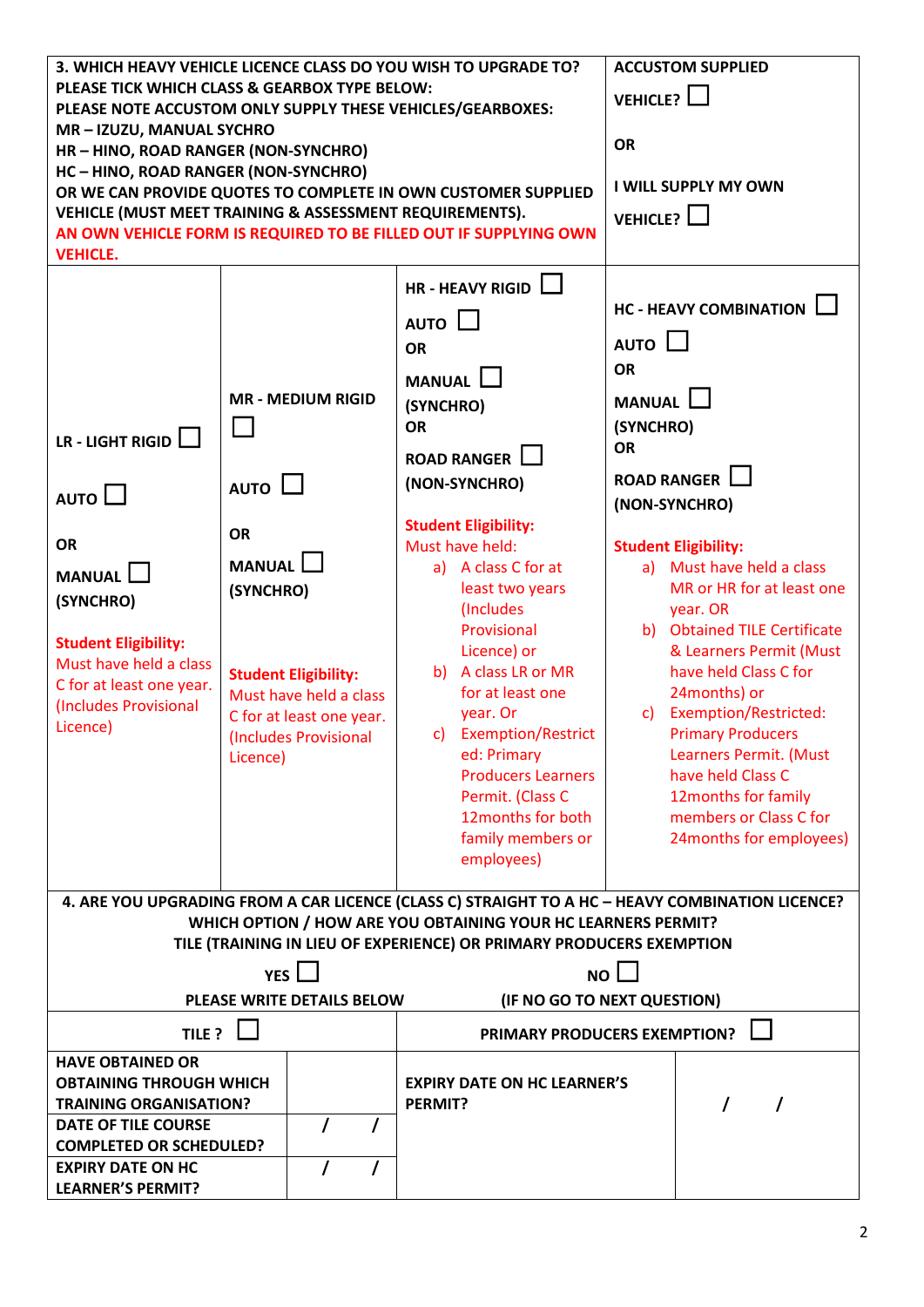| 5. DO YOU HAVE ANY PRIOR EXPERIENCE DRIVING HEAVY VEHICLES?<br><b>FOR EXAMPLE:</b><br>ON A FARM OR PRIVATE PROPERTY<br>I HAVE BEEN DRIVING UNDER QUALIFIED SUPERVISION (L PLATES DISPLAYED<br>$\overline{\phantom{a}}$<br>AND DRIVING WITH SOMEONE WHO HOLDS THE VEHICLE CLASS FOR 2 YEARS<br>OR LONGER), IF YES PLEASE LIST DETAILS:<br><b>6. WHAT DO YOU REQUIRE THIS LICENCE</b>                                                                                                                                                                                                                                                                                                                                                                                                                                                                                                                                                                                                                                                                                                                                                                                             | YES $\Box$<br><b>PLEASE WRITE DETAILS</b><br><b>BELOW NO <math>\Box</math></b><br>(IF NO GO TO NEXT<br><b>QUESTION)</b><br>I ACKNOWLEDGE I HAVE COMPLETED MY OWN CHECKS ON |                                                                                                                       |  |
|---------------------------------------------------------------------------------------------------------------------------------------------------------------------------------------------------------------------------------------------------------------------------------------------------------------------------------------------------------------------------------------------------------------------------------------------------------------------------------------------------------------------------------------------------------------------------------------------------------------------------------------------------------------------------------------------------------------------------------------------------------------------------------------------------------------------------------------------------------------------------------------------------------------------------------------------------------------------------------------------------------------------------------------------------------------------------------------------------------------------------------------------------------------------------------|----------------------------------------------------------------------------------------------------------------------------------------------------------------------------|-----------------------------------------------------------------------------------------------------------------------|--|
| <b>UPGRADE FOR? FOR EXAMPLE:</b><br>THE LICENCE CLASS LEVEL I NEED AND THAT I AM LEGALLY<br><b>PART OF MY WORK</b><br><b>ELIGIBLE TO OBTAIN THIS LICENCE</b><br>& I ACKNOWLEDGE THE LICENCE IM AFTER SUITS THE VEHICLE<br>TO LOOK FOR WORK / OTHER<br><b>REASONS</b><br>I WILL NEED TO DRIVE OR AM WANTING TO DRIVE<br><b>PLEASE LIST DETAILS BELOW:</b><br>(PLEASE TICK TO ACKNOWLEDGE) $\Box$                                                                                                                                                                                                                                                                                                                                                                                                                                                                                                                                                                                                                                                                                                                                                                                 |                                                                                                                                                                            |                                                                                                                       |  |
| 7. DO YOU HAVE ANY DISABILITIES OR MEDICAL CONDITIONS THAT MAY PREVENT<br>YOU FROM OBTAINING THIS HEAVY VEHICLE LICENCE UPGRADE?<br>HAVE YOU NEEDED TO PROVIDE SERVICE SA A DRIVING OR MEDICAL FITNESS TO<br>DRIVE ASSESSMENT DOCUMENTATION PREVIOUSLY FOR CAR OR A HEAVY VEHICLE<br>LICENCE?<br>PLEASE NOTE: IF YOU DO NOT DECLARE MEDICAL CONDITIONS WHICH MAY AFFECT<br>THE ABILITY TO UPGRADE YOUR LICENCE AND ACCUSTOM NEEDS TO MOVE YOUR<br>TRAINING/ASSESSMENT BOOKING THIS MAY INCUR FEES IF IT DOESN'T ALIGN WITH<br><b>OUR CANCELLATION/RESCHEDULING POLICY.</b><br>UNSURE IF YOUR MEDICAL CONDITION REQUIRES A FITNESS TO DRIVE CERTIFICATE<br><b>AND/OR SPECIALIST REPORT?</b><br>WE ADVISE TO CONTACT BOTH OF THESE TO ENSURE YOU ARE FIT TO COMMENCE<br><b>HEAVY VEHICLE TRAINING &amp; ASSESSMENTS:</b><br>SERVICE SA: 13 10 84 (OR GO VISIT A SERVICE SA OFFICE)<br>MEDICAL REVIEW OFFICE: 08 8402 1968<br>OR VIEW THIS LINK FOR MORE INFO:<br>https://austroads.com.au/ data/assets/pdf file/0022/104197/AP-G56-<br>17 Assessing fitness to drive 2016 amended Aug2017.pdf<br>OR SPEAK WITH ACCUSTOM STAFF BEFORE SUBMITTING YOUR<br><b>ENROLMENT/BOOKING.</b> | YES $\Box$<br><b>PLEASE WRITE DETAILS</b><br><b>BELOW</b><br>NO <sub>1</sub><br>(IF NO GO TO NEXT<br><b>QUESTION)</b>                                                      |                                                                                                                       |  |
| 8. HAVE YOU PREVIOUSLY BEEN SUSPENDED OR DISQUALIFIED FROM HOLDING A<br><b>DRIVING LICENCE?</b><br>IF YES HOW LONG FOR? REASON? WHEN YOU DID YOU RETURN TO HAVING YOUR<br><b>CURRENT LICENCE?</b><br>DO YOU HAVE ANY UNPAID COURT OR TRAFFIC FINES?<br>IF ANY FINES ARE UNPAID OR DO NOT HAVE AN ORGANISED PAYMENT PLAN, WE<br>WILL BE UNABLE TO BOOK ASSESSMENTS.<br>EASY PAY FINE PHONE NUMBER: 1800 659 538 or visit<br>https://myfines.sa.gov.au/OnlineFines/                                                                                                                                                                                                                                                                                                                                                                                                                                                                                                                                                                                                                                                                                                               |                                                                                                                                                                            | YES $\Box$<br><b>PLEASE WRITE DETAILS</b><br><b>BELOW</b><br>NO <sub>1</sub><br>(IF NO GO TO NEXT<br><b>QUESTION)</b> |  |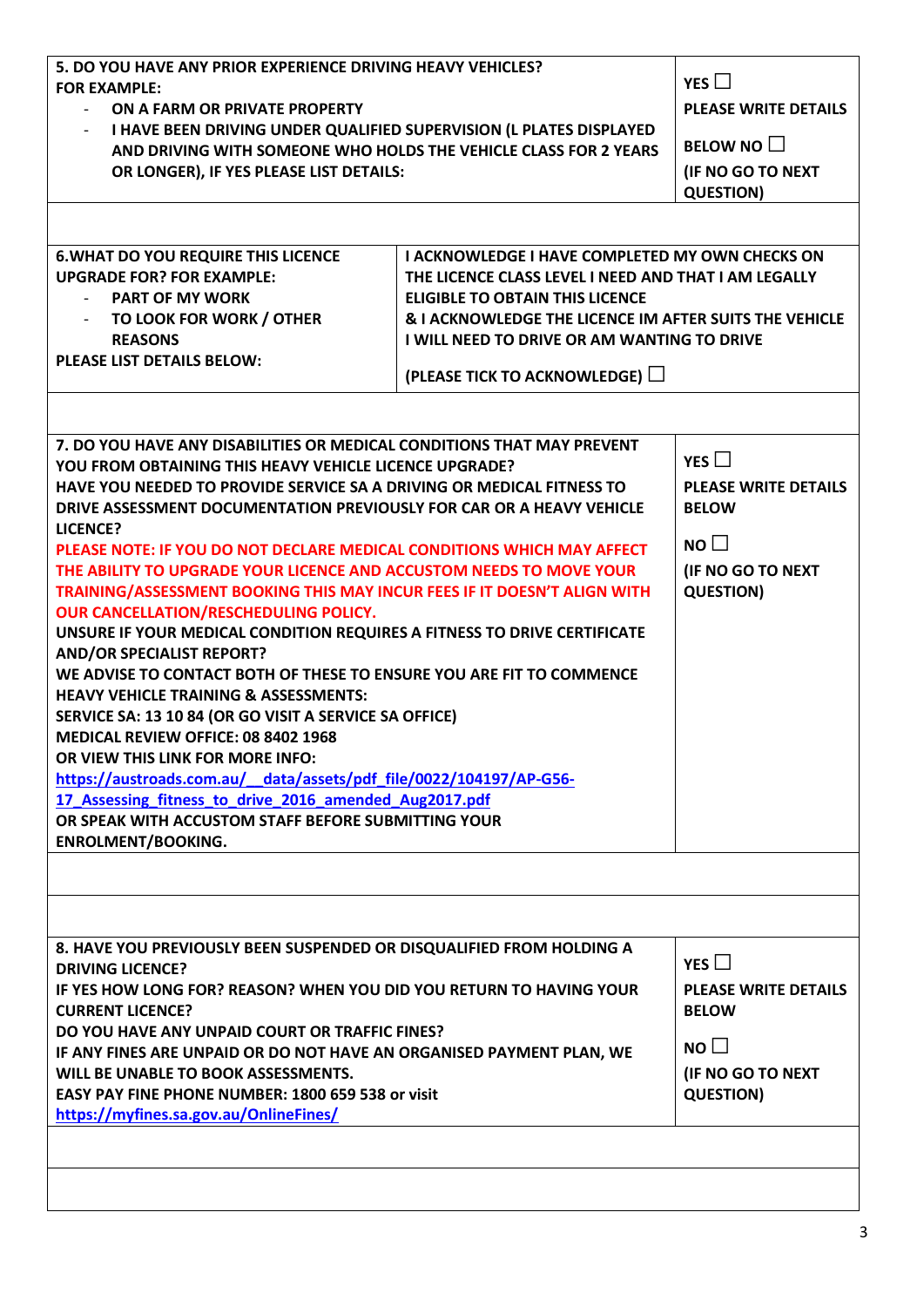| 9. DO YOU HAVE ANY READING, WRITING, LEARNING OR LANGUAGE<br>BARRIERS/DIFFICULTIES THAT OUR TRAINER NEEDS TO KNOW ABOUT?<br><b>FOR EXAMPLE:</b><br>YES, I HAVE DIFFICULTY READING/WRITING<br>YES, ENGLISH IS MY SECOND LANGUAGE I MAY NEED FURTHER EXPLANATIONS<br>OR SLOW SPEAKING TO UNDERSTAND<br>YES, I'M A SLOW LEARNER<br>OR ANY REQUIREMENTS WE NEED TO BE AWARE OF?<br>PLEASE WRITE DETAILS BELOW:                                                                                                                                                                                                                                                                                                                                                                                                                                                                                                                                                                                                                                                                                                                                                                                                                                                                                                                                                                                                                                                                                                                                                                                                                                            |                  |                                                          |                      |                 |                                                                         | <b>PLEASE WRITE</b><br><b>DETAILS BELOW</b><br>(IF NO GO TO NEXT<br><b>QUESTION)</b> |  |
|-------------------------------------------------------------------------------------------------------------------------------------------------------------------------------------------------------------------------------------------------------------------------------------------------------------------------------------------------------------------------------------------------------------------------------------------------------------------------------------------------------------------------------------------------------------------------------------------------------------------------------------------------------------------------------------------------------------------------------------------------------------------------------------------------------------------------------------------------------------------------------------------------------------------------------------------------------------------------------------------------------------------------------------------------------------------------------------------------------------------------------------------------------------------------------------------------------------------------------------------------------------------------------------------------------------------------------------------------------------------------------------------------------------------------------------------------------------------------------------------------------------------------------------------------------------------------------------------------------------------------------------------------------|------------------|----------------------------------------------------------|----------------------|-----------------|-------------------------------------------------------------------------|--------------------------------------------------------------------------------------|--|
| <b>10. WHO IS PAYING FOR THIS BOOKING? PLEASE TICK</b>                                                                                                                                                                                                                                                                                                                                                                                                                                                                                                                                                                                                                                                                                                                                                                                                                                                                                                                                                                                                                                                                                                                                                                                                                                                                                                                                                                                                                                                                                                                                                                                                |                  |                                                          |                      |                 |                                                                         |                                                                                      |  |
| SELF $\Box$                                                                                                                                                                                                                                                                                                                                                                                                                                                                                                                                                                                                                                                                                                                                                                                                                                                                                                                                                                                                                                                                                                                                                                                                                                                                                                                                                                                                                                                                                                                                                                                                                                           |                  | EMPLOYER $\Box$                                          |                      |                 | SERVICE PROVIDER $\Box$<br>(I.E. MADEC / SUREWAY / MAXIMA<br><b>ETC</b> |                                                                                      |  |
| <b>ADDITIONAL DETAILS:</b><br>IF EMPLOYER/SERVICE<br><b>PROVIDER WRITE NAME</b><br><b>&amp; CONTACT PHONE &amp;</b><br><b>EMAIL</b>                                                                                                                                                                                                                                                                                                                                                                                                                                                                                                                                                                                                                                                                                                                                                                                                                                                                                                                                                                                                                                                                                                                                                                                                                                                                                                                                                                                                                                                                                                                   |                  | <b>NAME:</b><br><b>PHONE:</b>                            |                      |                 |                                                                         |                                                                                      |  |
|                                                                                                                                                                                                                                                                                                                                                                                                                                                                                                                                                                                                                                                                                                                                                                                                                                                                                                                                                                                                                                                                                                                                                                                                                                                                                                                                                                                                                                                                                                                                                                                                                                                       |                  | <b>EMAIL:</b>                                            |                      |                 |                                                                         |                                                                                      |  |
| <b>PAYMENT</b><br><b>METHOD &amp;</b><br>DATE?<br>$\prime$                                                                                                                                                                                                                                                                                                                                                                                                                                                                                                                                                                                                                                                                                                                                                                                                                                                                                                                                                                                                                                                                                                                                                                                                                                                                                                                                                                                                                                                                                                                                                                                            | <b>IN PERSON</b> | <b>CARD</b><br><b>OVER</b><br><b>THE</b><br><b>PHONE</b> | <b>BANK TRANSFER</b> | <b>AFTERPAY</b> |                                                                         | <b>OPENPAY</b>                                                                       |  |
| 11. I understand that once payment is received for lessons and testing these<br>fees may not be fully refundable and that booking fees and cost incurred in<br>conjunction with preparing these lessons and testing may be deducted from<br>any monies paid at accustom driving school & training centre<br>management's discretion.<br>Please note (company policy) we require a minimum of 72hour's (3 full<br>business days) notice of any cancellation of practical driving lessons for<br>consideration of re-scheduling where possible.<br>Once a driver vehicle on road test (VORT) or CBT&A final drive assessment is<br><b>PLEASE TICK TO</b><br>booked, if cancelled for any reason a refund may not apply.<br><b>AGREE/ACKNOWLEDGE THIS</b><br>I understand to re-schedule any training or assessment after cancellation<br><b>INFORMATION HAS BEEN READ</b><br>requires extra fee's to be paid before new dates/times are offered (within<br><b>&amp; UNDERSTOOD</b><br>72hour cancellation timeframe or if assessments are already booked in via<br>EZYREG/DIT - department for infrastructure & transport).<br>The policy above is for Kadina located training & assessment clients only. If<br>training & assessment is located elsewhere (training & assessment location<br>not at Kadina SA) our policy is a 7 business days cancellation/rescheduling<br>notice required or as agreed upon with written documentation (emailed<br>agreements).<br>I understand to re-schedule any training or assessment after cancellation<br>requires extra fee's to be paid + quoted travel cost or fee's before new<br>dates/times are offered. |                  |                                                          |                      |                 |                                                                         |                                                                                      |  |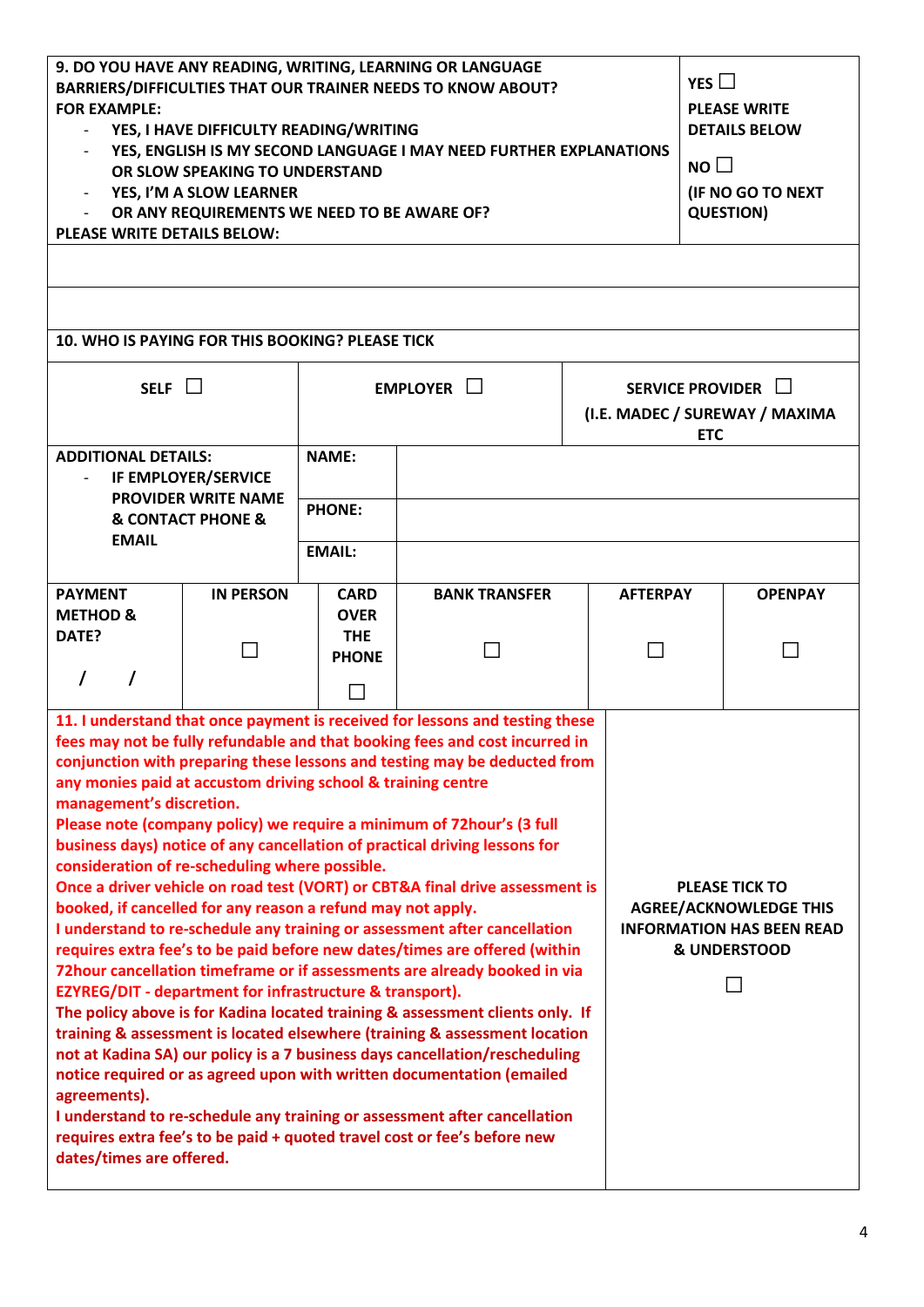| 12. I AGREE THAT I HAVE NO MEDICAL CONDITIONS WHICH WILL PREVENT      | <b>PLEASE TICK TO</b>            |
|-----------------------------------------------------------------------|----------------------------------|
| ME FROM UNDERTAKING THIS TRAINING, THAT I AM NOT DISQUALIFIED OR      | <b>AGREE/ACKNOWLEDGE THIS</b>    |
| SUSPENDED FROM HOLDING A DRIVER'S LICENCE IN THIS OR ANY OTHER        | <b>INFORMATION HAS BEEN READ</b> |
| <b>STATE OR TERRITORY.</b>                                            | <b>&amp; UNDERSTOOD</b>          |
| I ALSO AGREE THAT I HAVE MADE APPROPRIATE ENQUIRIES WITH SERVICE      |                                  |
| SA AND ARE AN ELIGIBLE PERSON FOR A HEAVY VEHICLE LICENCE UPGRADE.    |                                  |
| 13. I AGREE THAT A I HAVE READ THE MINIMUM REQUIREMENTS AS            | <b>PLEASE TICK TO</b>            |
| STATED ON THE www.sa.gov.au WEBSITE FOR UPGRADING TO A HEAVY          | <b>AGREE/ACKNOWLEDGE THIS</b>    |
| <b>VEHICLE LICENCE:</b>                                               | <b>INFORMATION HAS BEEN READ</b> |
| https://www.sa.gov.au/topics/driving-and-transport/licences/licence-  | <b>&amp; UNDERSTOOD</b>          |
| details/driver-s-licence-classes                                      |                                  |
| OR I HAVE MADE ENQUIRES WITH SERVICE SA AND DUE TO SPECIAL            |                                  |
| CIRCUMSTANCES & I HAVE EVIDENCE I AM ENTITLED TO AN EXEMPTION.        |                                  |
| 14. I UNDERSTAND THAT THROUGHOUT MY HEAVY VEHICLE TRAINING &          |                                  |
| ASSESSMENT I WILL BE REQUIRED TO DEMONSTRATE SUFFICIENT               |                                  |
| COMPETENCIES AND THAT SHOULD I NOT MEET THE STANDARD/FAIL             |                                  |
| ASSESSMENTS - ADDITIONAL COSTS WILL BE INCURRED TO RETRAIN AND        | <b>PLEASE TICK TO</b>            |
| <b>RE-SIT ADDITIONAL ASSESSMENTS.</b>                                 | <b>AGREE/ACKNOWLEDGE THIS</b>    |
| <b>I UNDERSTAND THAT ANY PACKAGE OFFERED INCLUDES HOURS OF</b>        | <b>INFORMATION HAS BEEN READ</b> |
| TRAINING WHICH MAY BE REASONABLY NECESSARY FOR AN AVERAGE             | <b>&amp; UNDERSTOOD</b>          |
| <b>COMPETENT DRIVER TO LEARN THE NECESSARY PROFICIENCIES REQUIRED</b> |                                  |
| AND THAT ANY ADDITIONAL HOURS OF TRAINING REQUIRED BY ME MAY          |                                  |
| BE AT MY OWN ADDITIONAL COST.                                         |                                  |
|                                                                       |                                  |
| 15. I UNDERSTAND THAT ONCE LESSONS ARE BOOKED A LATE ATTENDANCE       |                                  |
| WILL REQUIRE LESSONS TO BE CUT SHORT WHILST FINISHING ON TIME.        | <b>PLEASE TICK TO</b>            |
| I ALSO UNDERSTAND THAT IT IS A GOVERNMENT REQUIREMENT THAT            | <b>AGREE/ACKNOWLEDGE THIS</b>    |
| LICENCE ASSESSMENT/TESTING IS REQUIRED TO START ON TIME AND           | <b>INFORMATION HAS BEEN READ</b> |
| <b>FAILURE TO BE AT THE AGREED STARTING POINT FOR ANY</b>             | <b>&amp; UNDERSTOOD</b>          |
| ASSESSMENT/TESTING ON TIME MAY CAUSE THIS TEST NOT TO BE CARRIED      |                                  |
| OUT AND FORFEITURE OF ALL ASSESSMENT/TESTING FEES PAID.               |                                  |
|                                                                       |                                  |
| 16. I UNDERSTAND THAT GOVERNMENT FEES (SERVICE SA) FOR ADDING AN      |                                  |
| <b>ADDITIONAL CLASS TO MY DRIVER'S LICENCE TO THE APPROPRIATE</b>     |                                  |
| <b>COMMERCIAL CLASS UPON SUCCESSFUL COMPLETION OF THIS TRAINING</b>   |                                  |
| ARE NOT INCLUDED IN MONIES PAID TO ACCUSTOM DRIVING SCHOOL &          |                                  |
| <b>TRAINING CENTRE.</b>                                               |                                  |
| THESE FEES CAN BE CHECKED WITH ANY SERVICE SA OFFICE OR PH 13 10 84.  |                                  |
|                                                                       | <b>PLEASE TICK TO</b>            |
| I ALSO UNDERSTAND THAT ANY FEES PAYABLE TO SERVICE SA, ASSOCIATED     | <b>AGREE/ACKNOWLEDGE THIS</b>    |
| WITH COMMERCIAL PASSENGER CARRYING DRIVER'S ACCREDITATION ARE         | <b>INFORMATION HAS BEEN READ</b> |
| <b>NOT INCLUDED IN THIS TRAINING.</b>                                 | & UNDERSTOOD                     |
|                                                                       |                                  |
| <b>PASSENGER CARRYING DRIVER ACCREDITATIONS ARE NOT SUPPLIED BY</b>   | $\Box$                           |
| <b>ACCUSTOM DRIVING SCHOOL &amp; TRAINING CENTRE - THIS MUST BE</b>   |                                  |
| <b>OBTAINED THROUGH SERVICE SA.</b>                                   |                                  |
|                                                                       |                                  |
|                                                                       |                                  |
|                                                                       |                                  |